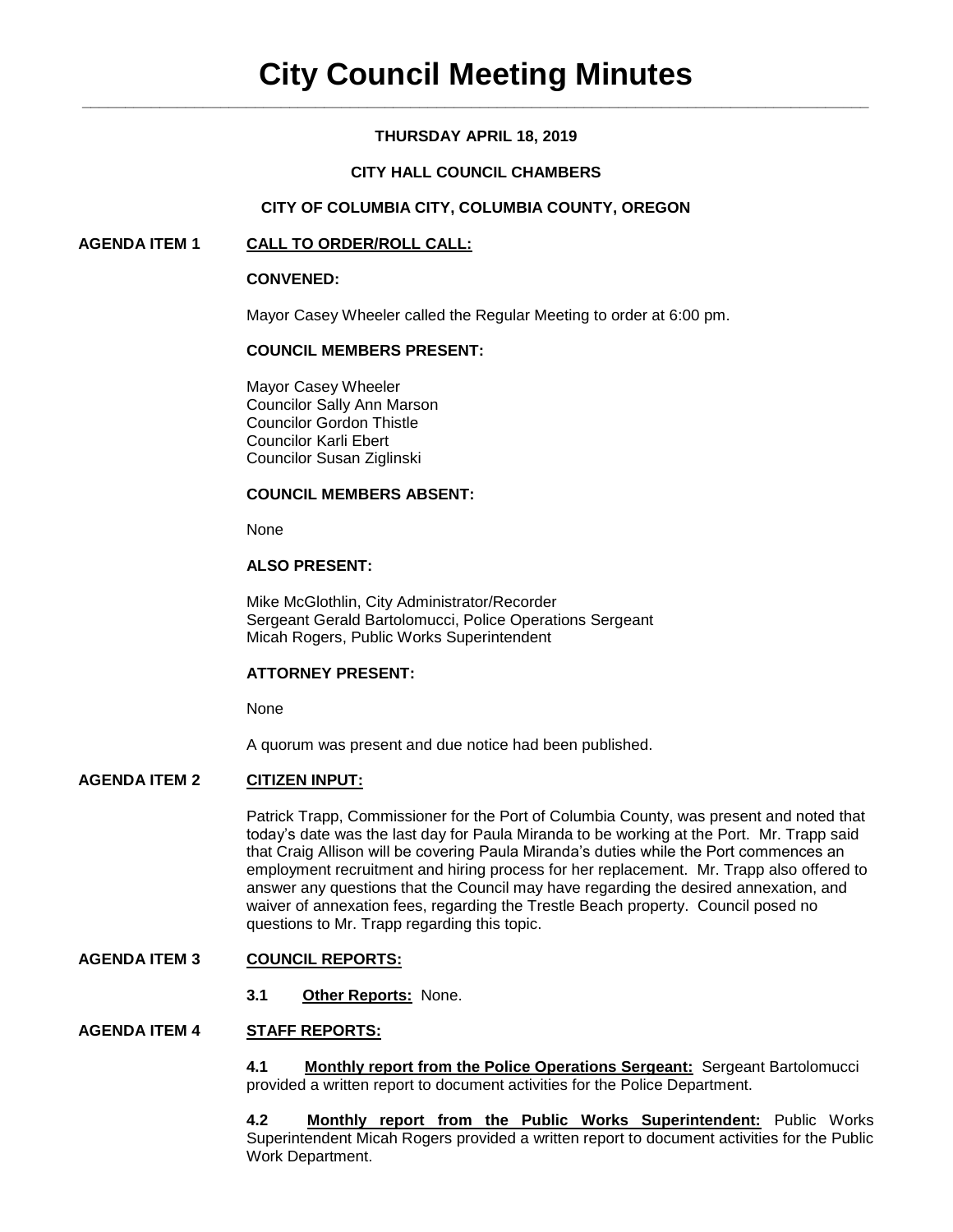# **AGENDA ITEM 5 CONSENT AGENDA:**

- **5.1 Minutes of the Regular City Council Meeting on April 4, 2019.**
- **5.2 Bills paid with check numbers 31714 through 31766 during the month of March, 2019.**
- **5.3 Financial Report for the month ending March 31, 2019.**
- **5.4 Investment and Cash Balance Summary Report for the quarter ending March 31, 2019.**
- **5.5 Expense versus Budget Report for the quarter ending March 31, 2019.**
- **5.6 Revenue Analysis Report for the quarter ending March 31, 2019.**

CARRIED UNANIMOUSLY BY ROLL CALL VOTE TO APPROVE THE CONSENT AGENDA.

## **AGENDA ITEM 6 UNFINISHED BUSINESS:**

#### **6.1 Second reading of Council Bill No. 19-885: An Ordinance Amending the Columbia City Development Code, Chapter 7.112 Accessory Dwelling Units and Chapter 7.45 R-2 Moderate Density Residential Zone.**

COUNCIL CONDUCTED SECOND READING OF COUNCIL BILL NO. 19-885. MOVED (MARSON), SECONDED (EBERT) AND CARRIED UNANIMOUSLY TO APPROVE COUNCIL BILL NO. 885: AN ORDINANCE AMENDING THE COLUMBIA CITY DEVELOPMENT CODE, CHAPTER 7.112 ACCESSORY DWELLING UNITS AND CHAPTER 7.45 R-2 MODERATE DENSITY RESIDENTIAL ZONE.

# **AGENDA ITEM 7 NEW BUSINESS:**

# **7.1 Council Bill No. 19-886: A Resolution Approving a County Order to Form a Service District for Public Transit with a Permanent Tax Rate.**

MOVED (THISTLE), SECONDED (EBERT) AND CARRIED UNANIMOUSLY TO APPROVE COUNCIL BILL NO. 19-886: A RESOLUTION APPROVING A COUNTY ORDER TO FORM A SERVICE DISTRICT FOR PUBLIC TRANSIT WITH A PERMANENT TAX RATE.

# **7.2 Adoption of Policy Goal and Objectives for the 2019-20 Budget Year.**

MOVED (EBERT), SECONDED (ZIGLINSKI) AND CARRIED UNANIMOUSLY TO ADOPT THE POLICY GOALS AND OBJECTIVES FOR THE 2019-20 BUDGET YEAR.

# **AGENDA ITEM 8 OTHER BUSINESS:**

#### **8.1 Discussion regarding update to Reservoir and Waterline Project.**

City Administrator McGlothlin briefed Council on a temporary construction easement that is needed at the Upper Reservoir site due to the size limitations that the current easement poses. Proposed resolution will result in a new permanent easement which will allow construction equipment into the site during the project and will better serve access for future maintenance and operations. Talks with the involved parties, the Probst Trust and the Miloris Water Association (MWA), are ongoing. Tentative resolution will be contingent upon the City paving the permanent easement and maintaining the easement postconstruction. City Council, by consensus, authorized the City Administrator to negotiate